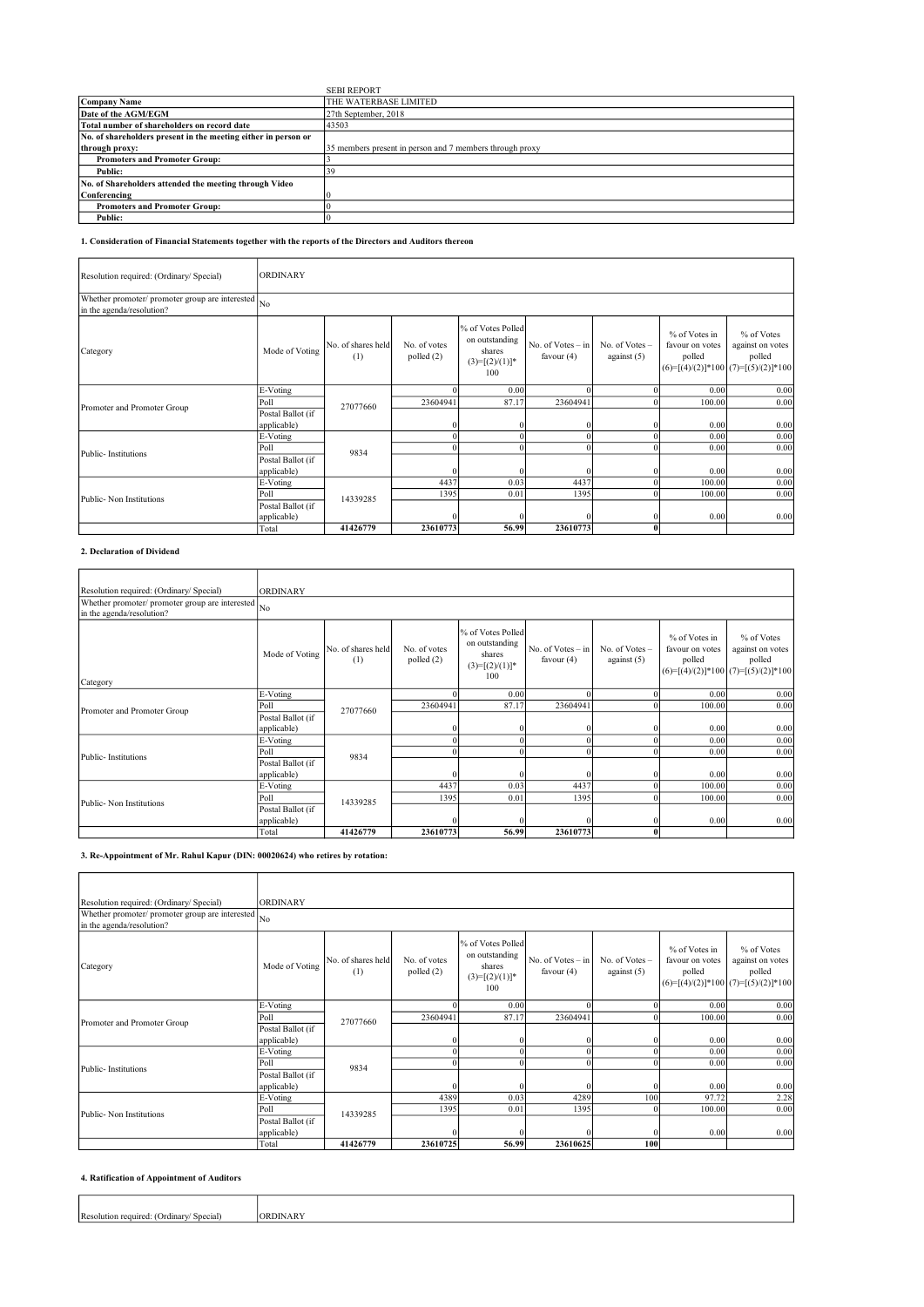| Whether promoter/ promoter group are interested |                   |                                 |              |                   |                                          |             |                 |                                        |
|-------------------------------------------------|-------------------|---------------------------------|--------------|-------------------|------------------------------------------|-------------|-----------------|----------------------------------------|
| in the agenda/resolution?                       | No                |                                 |              |                   |                                          |             |                 |                                        |
|                                                 |                   |                                 |              |                   |                                          |             |                 |                                        |
|                                                 |                   |                                 |              | % of Votes Polled |                                          |             |                 |                                        |
|                                                 |                   |                                 |              | on outstanding    |                                          |             | % of Votes in   | % of Votes                             |
|                                                 |                   |                                 |              | shares            |                                          |             | favour on votes | against on votes                       |
|                                                 |                   | No. of shares held No. of votes |              | $(3)=[(2)/(1)]^*$ | No. of Votes $-$ in $ $ No. of Votes $-$ |             | polled          | polled                                 |
| Category                                        | Mode of Voting    | (1)                             | polled $(2)$ | 100               | favour $(4)$                             | against (5) |                 | $ (6)=[(4)/(2)]*100 (7)=[(5)/(2)]*100$ |
|                                                 | E-Voting          |                                 |              | 0.00              |                                          |             | 0.00            | 0.00                                   |
| Promoter and Promoter Group                     | Poll              | 27077660                        | 23604941     | 87.17             | 23604941                                 |             | 100.00          | 0.00                                   |
|                                                 | Postal Ballot (if |                                 |              |                   |                                          |             |                 |                                        |
|                                                 | applicable)       |                                 |              |                   |                                          | 200<br>200  | 0.00            | 0.00                                   |
|                                                 | E-Voting          |                                 |              |                   |                                          |             | 0.00            | 0.00                                   |
| Public-Institutions                             | Poll              | 9834                            |              |                   |                                          |             | 0.00            | 0.00                                   |
|                                                 | Postal Ballot (if |                                 |              |                   |                                          |             |                 |                                        |
|                                                 | applicable)       |                                 |              |                   |                                          |             | 0.00            | 0.00                                   |
|                                                 | E-Voting          |                                 | 4389         | 0.03              | 4189                                     |             | 95.44           | 4.56                                   |
| Public-Non Institutions                         | Poll              | 14339285                        | 1395         | 0.01              | 1395                                     |             | 100.00          | 0.00                                   |
|                                                 | Postal Ballot (if |                                 |              |                   |                                          |             |                 |                                        |
|                                                 | applicable)       |                                 |              |                   |                                          |             | 0.00            | 0.00                                   |
|                                                 | Total             | 41426779                        | 23610725     | 56.99             | 23610525                                 |             |                 |                                        |

5. To consider and approve Employee Stock Option Plan